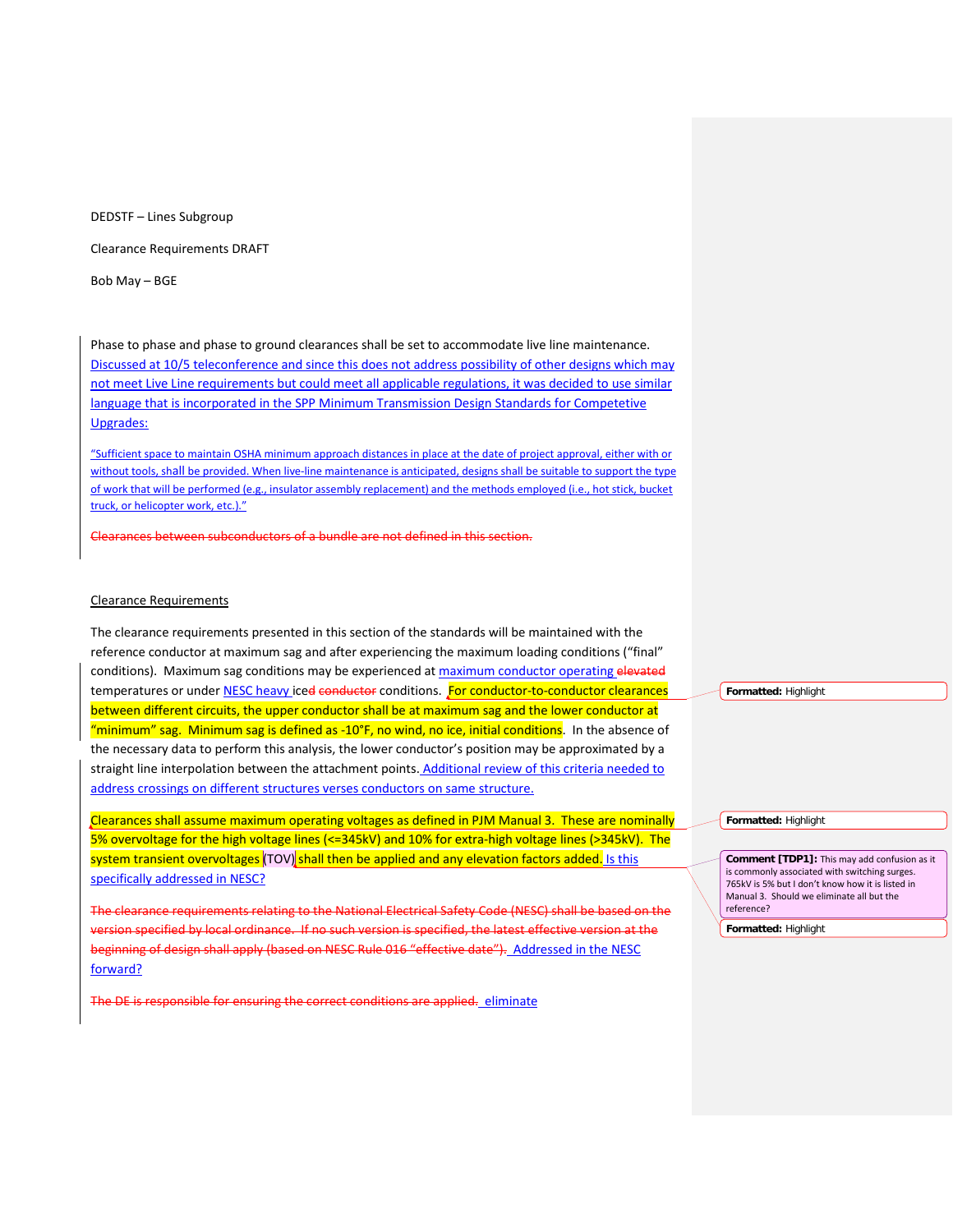Clearances between phase and grounded metal Values in table are greater than NESC and PJM TSDS.

If a "buffer" is recommended, what should the buffer be and why. It may be less contentious to identify why a buffer should be considered as opposed to agreeing to a specific buffer? Homework topic

This requirement defines clearance minimums between the phase conductor and any grounded metal surface, such as the structure or shield wire.

| Voltage                     | 69kV | 115kV &<br>138kV | 230kV | 345kV | 500kV | 765kV |
|-----------------------------|------|------------------|-------|-------|-------|-------|
| Phase-ground clearance (in) |      | 52               | 97    |       | 132   |       |

Maintain avian clearances – For clearances between the phase conductor and the arm of the phase below, additional clearance shall be maintained to prevent electrocutions to perching birds. An additional 7 feet of clearance shall be maintained based on the wing span of a bald eagle or turkey vulture. Group felt that the Avian clearance should be taken into consideration – additional work required to determine if there is a guideline or best practice in use today. ie, EPRI.

Clearances between phases of the same circuit

Maintain avian clearances see above.

## Clearances to ground – Based on NESC Rule 232

All clearances over ground shall be set to accommodate vehicle access, plus a 3 foot clearance buffer at maximum sag. All terrain points shall be considered vehicle-accessible regardless of terrain changes or the presence of access roads. In addition, the requirements of Rule 232C1.c (5mA rule) must be factored in to all designs exceeding 98kV AC to ground to limit the steady state current to 5mA rms of the largest vehicle anticipated under the lines were short circuited to ground. – this is stated in NESC. When a subject line has a known or controlled switching surge, the alternate clearances described in **Formatted:** Highlight

Rule 232D may be used as a base value, with the 3 foot clearance buffer applied above that value.

Clearances to waterways – Based on NESC Rule 232 recommendation to re-word as a requirement

Clearances over Waters of the United States shall be based, at a minimum, on the NESC requirements in Rule 232, plus a 3 foot buffer. In the event that the Army Corps of Engineers (ACOE) determines higher clearances are required, the ACOE requirements shall be held, plus a 3 foot buffer. It is important that the navigable waterways are CHARTED by the National Oceanic and Atmospheric Administration (NOAA) **Comment [TDP2]:** Could we make it conditional based on special studies when required by siting authorities?

**Formatted:** Highlight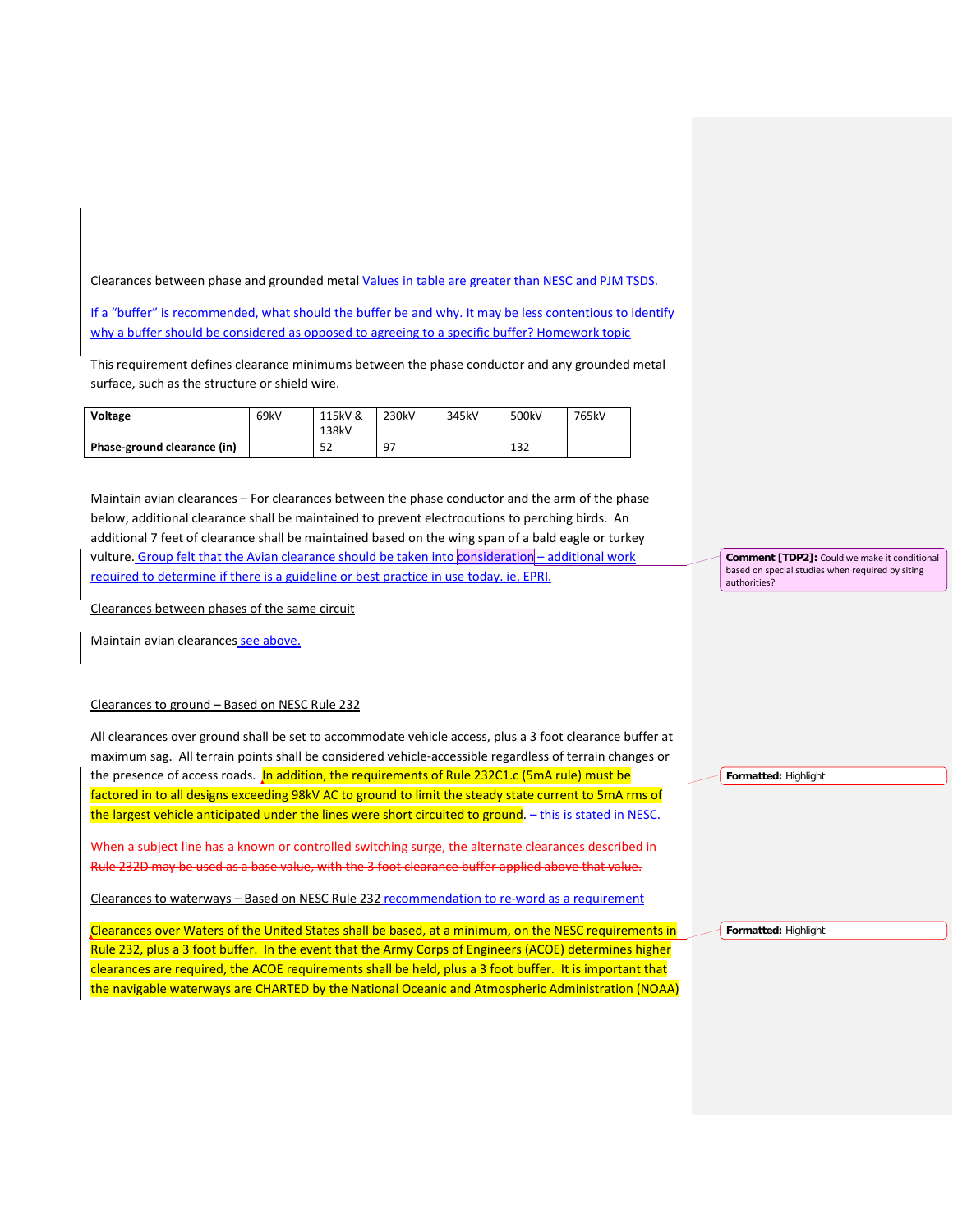and the US Coast Guard to include the appropriate electrical clearances between the conductor position and the highest passable vessel under the conductors.

NOTE: Example – can't have a 40ft conductor height and chart it for a 40ft sailboat. The sailboat can't be higher than 34ft or you introduce a risk of flashover.

## Clearances to crossing lines – Based on NESC Rule 233

Clearances shall assume a 180° phase relationship between the conductors.

Vertical: As stated previously, clearances between crossing lines shall be measured with the upper conductor at maximum sag and the lower conductor at minimum sag. Lines of higher voltage shall always cross above lines of lower voltage. A 3 foot buffer shall be used above the clearances required in the NESC Rule 233. Homework - review this section in NESC

Horizontal: Horizontal clearances shall be calculated using NESC rule 233 with a 3 foot buffer.

When a subject line has a known or controlled switching surge, the alternate clearances described in Rule 233B3 and 233 C3 may be used as base values with the respective vertical and horizontal buffers applied above those values.

#### Clearances to other obstacles – Based on NESC Rule 234

The horizontal, vertical, and transitional clearances specified under NESC Rule 234 shall all have a 3 foot buffer added to the clearance requirement. Vertical clearances shall be measured with the conductor at maximum sag. Horizontal clearances shall be measured with the conductor at 60°F with 6psf wind. Is this specified in NESC? In addition, the requirements of Rule 234G3 (5mA rule) must be factored in to all designs exceeding 98kV AC to ground to limit the steady state current to 5mA rms in any ungrounded portion of or attachment to a metal fence, building, sign, billboard, chimney, antenna, tank, or other installation under the lines were short circuited to ground.

en a subject line has a known or controlled switching surge, the alternate clearances described in Rule 234H may be used as base values with the respective vertical and horizontal clearance buffers applied above those values.

#### Clearances to co-located lines – Based on NESC Rule 235

Clearances in this section are required between the phase conductors of one circuit and the phase conductors of another circuit attached to the same structure. These are required for double circuit transmission structures (typical double circuit arrangements) or structures with transmission and distribution on the same structure (i.e. underbuild). Clearances shall assume a 180° phase relationship between the conductors.

**Formatted:** Highlight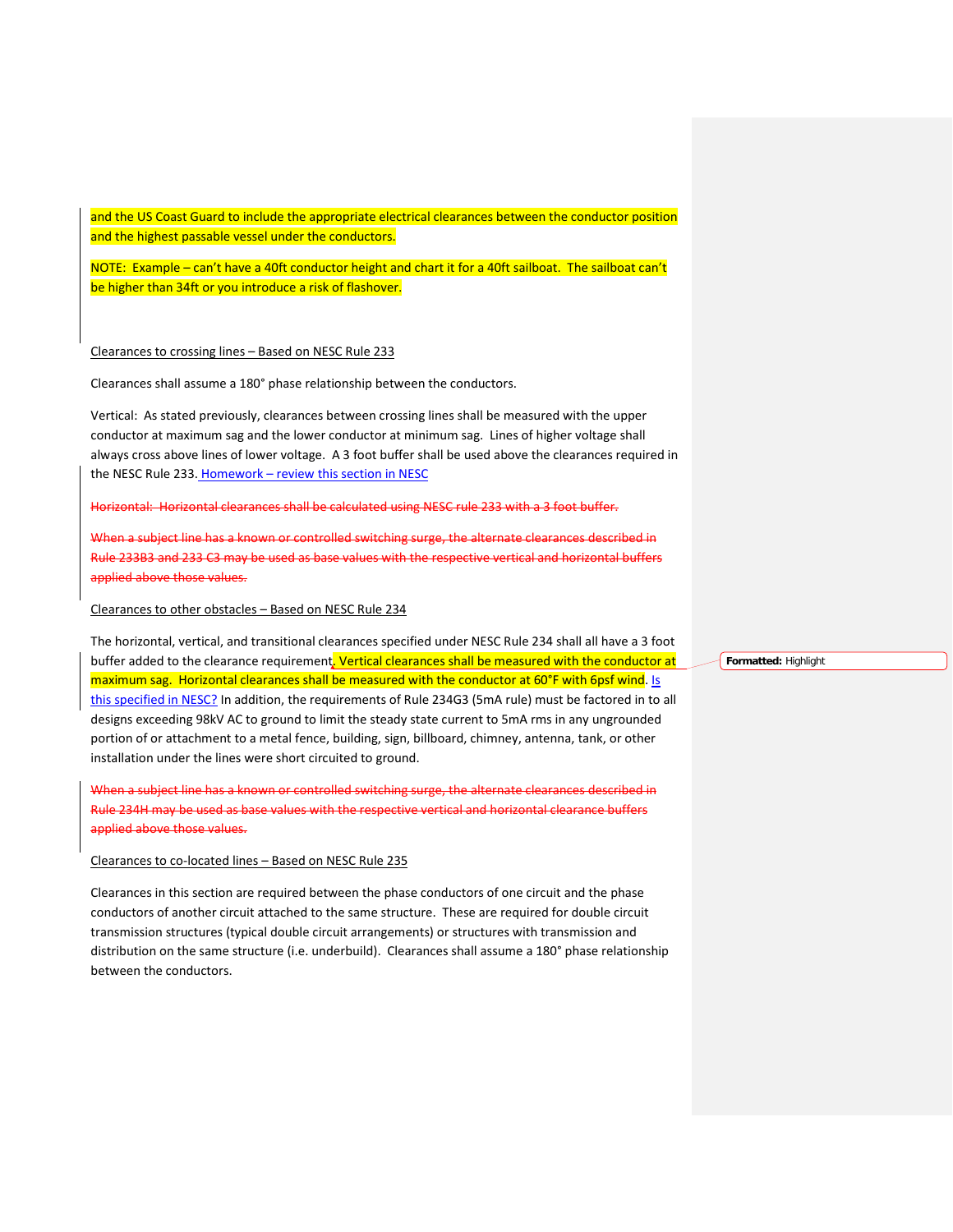| The clearances calculated based on Rule 235 shall all have a 3 foot buffer added to the horizontal and     | Formatted: Highlight                                                             |
|------------------------------------------------------------------------------------------------------------|----------------------------------------------------------------------------------|
| vertical clearance requirement. What does NESC specify - is the 3 foot buffer in PJM TSS applied to        |                                                                                  |
| vertical only? Vertical clearances shall be measured using the clearance criteria of Rule 233 (top wire at | Formatted: Highlight                                                             |
| max sag, bottom at "cold" or straight line). What is specified in NESC? Horizontal clearance               |                                                                                  |
| requirements shall be measured assuming suspension insulator swing                                         |                                                                                  |
| When a subject line has a known or controlled switching surge, the alternate clearances described in       |                                                                                  |
| Rule 235B3 and 235C3 may be used as base values with the respective vertical and horizontal clearance      |                                                                                  |
| buffers applied above those values.                                                                        |                                                                                  |
|                                                                                                            |                                                                                  |
|                                                                                                            |                                                                                  |
| Additional clearance topics to include or specifically call out?                                           |                                                                                  |
| Clearance requirements within controlled switchyards?                                                      |                                                                                  |
| Clearances over crossing equipment, fences, etc. M. Herman to check with Sub Station<br>$\circ$            |                                                                                  |
| group.                                                                                                     |                                                                                  |
| Application of clearance requirements with bundled conductors?                                             | Comment [TDP3]: NESC states that clearances                                      |
| o Assume nearest sub-conductor position or centroid of bundle?                                             | are measured to the nearest surface and spacing is<br>measured center to center. |
| Nearest energized conductor not centroid of bundle<br>$\circ$                                              |                                                                                  |
| Clearance alternatives with respect to compact line design or control of field effects?                    |                                                                                  |
| E-field, B-field, corona, TVI, RFI, audible noise, etc. captured in previous discussions of<br>$\circ$     |                                                                                  |
| these topics. However, discussion was that any design had to meet all applicaple                           |                                                                                  |
| codes/regulations, etc. we may want to add some language to our standards to alert the                     |                                                                                  |
| DE to these design phenomenon.                                                                             |                                                                                  |
| Clearances with respect to minimum insulation levels?                                                      | Formatted: Highlight                                                             |
| Leakage distance, dry arc distance?<br>$\overline{\mathsf{C}}$                                             |                                                                                  |
| Shielding angles? Group felt these criteria were too specific                                              | Comment [TDP4]: If addressed, should they be<br>in different sections?           |
|                                                                                                            | Formatted: Highlight                                                             |
|                                                                                                            | Formatted: Normal, No bullets or numbering                                       |
| It was discussed at the meeting that a the common approach of calling out specifics that are not           |                                                                                  |
| covered in a code or regulation was more productive than trying to be too specific about the individual    |                                                                                  |
| engineering "factors" that are used by TO's.                                                               |                                                                                  |
|                                                                                                            |                                                                                  |
|                                                                                                            |                                                                                  |
| <b>TDP Comments:</b>                                                                                       |                                                                                  |
| After a quick review of the NESC, it seems that it covers everything contained within our draft            |                                                                                  |
| except the following:                                                                                      |                                                                                  |
| Design clearance buffers                                                                                   | Formatted: Bulleted + Level: $1 +$ Aligned at:                                   |
| <b>Contract Contract Contract Contract</b>                                                                 | $0.25" + Indent at: 0.5"$                                                        |

- These definitions of maximum and minimum sag
- Maximum operating voltage